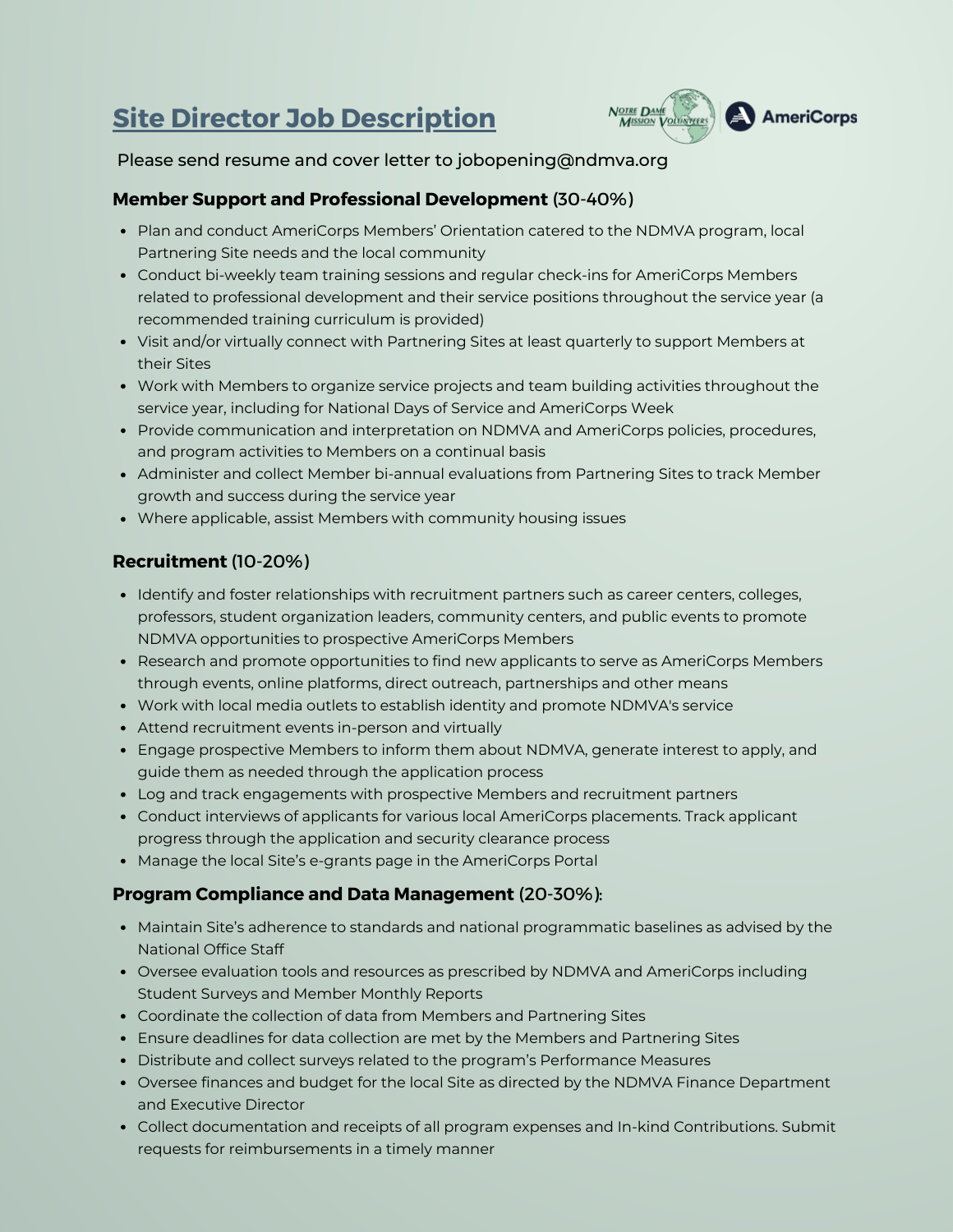## **Site Director Job Description**



#### Please send resume and cover letter to [jobopening@ndmva.org](mailto:jobopening@ndmva.org)

### **Member Benefit Compliance** (10-20%):

- Manage the local Site's OnCorps account
- Review and approve timesheets through the OnCorps system
- Communicate with Members about timesheet accuracy and resolve any issues in a timely fashion
- Submit official documentation of Member hours to NDMVA
- Ensure Members complete all required forms and documents as directed by the National **Office**
- Maintain and manage Member Files in Box including Pre-enrollment, Enrollment, Service Year and Exit Forms

## **Partnering Site Coordination and Relationship Building** (20-30%)

- **Build and cultivate strong partnerships with the staff and stakeholders at Partnering Sites,** ensuring they understand the role of AmeriCorps Members and the value added to their organization by National Service programs
- Ensure Members are building strong relationships with Sites, and that Members are receiving support from their assigned Site Supervisor in regard to professional development and training needed for their service position
- Recruit and cultivate new partnerships and relationships in the community, ensuring new Partner services align with the mission and values of NDMVA
- Provide communication and interpretation on NDMVA and AmeriCorps policies, procedures to Partnering Sites on a continual basis
- Communicate regularly with Partnering Sites to ensure all needs are being met and that they are aware of the full spectrum of NDMVA supports and requirements
- Ensure Partnering Sites are informed of important dates and deadlines in the 'Cycle' of an AmeriCorps Service Year, including Member Meetings, Trainings, Service Projects, Partnering Site Agreements/Contributions, Data Collection, Student Surveys, Member Evaluations, and Recruitment timelines
- Communicate with Partnering Sites about recruitment of new AmeriCorps applicants, the interview process, and security clearances. Report the progress of any applicants in the process in a timely manner
- Work with the Site Supervisors to track Members' professional progress, and NDMVA data collection compliance
- Ensure Partnering Site Agreements are signed and filed in a timely manner
- Collect Partnering Site Contributions (PSC) from Partnering Sites and send any checks to the National Office as scheduled. Provide PSC invoices to Partnering Sites as needed

#### **Miscellaneous** (1-5%)

- Offer input and support to the National Office staff in planning regional and national training events including the Mid-Year Conference
- Attend Site Director meetings 2 times per year, and monthly virtual meetings
- Attend and Participate in the Mid-Year Training Conference in February
- Other tasks as delineated by the Executive Director